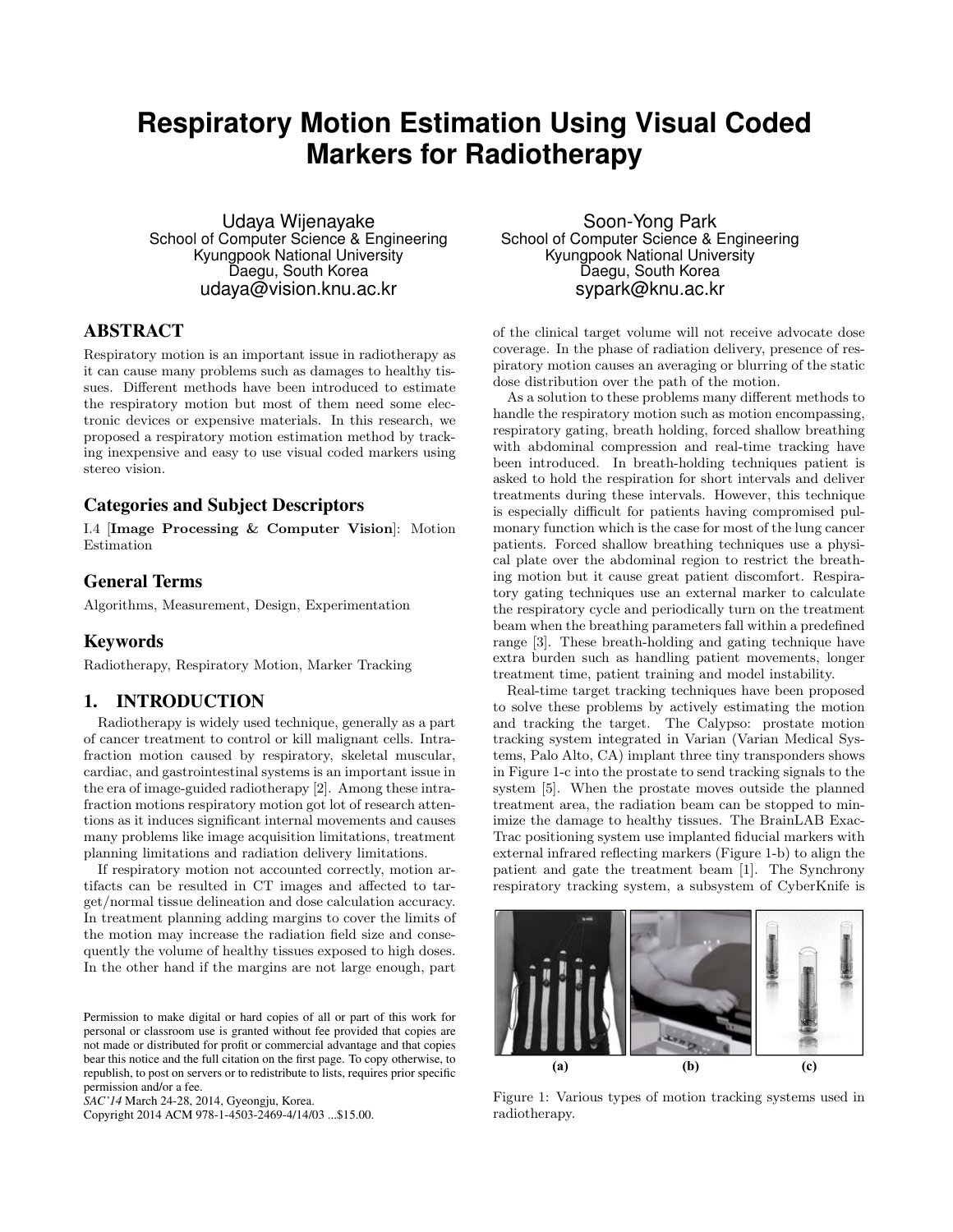the first technology to continuously synchronize beam delivery to the motion of the tumor tracked using a fiber optics marker vest (Figure 1-a) [4].

In this research we experiment the feasibility of using cost effective and easy to handle visual coded markers (AR markers) to detect the respiratory motion instead of using electronically connected complicated markers which are used in previous works. Another advantage of using visual markers over IR markers is the ability to estimate the orientation of a single marker without using neighboring information.

## 2. SYSTEM OVERVIEW

Visual coded markers are design so that they are small enough to attach to the affected area of human body. A calibrated stereo camera is used to capture the images of attached markers and image processing algorithms are used to track the markers in real-time. 3D coordinates of each marker can be calculated using the exact 2D coordinates of the marker in left and right images. Then these 3D information is used to estimate the motion of attached surface. Figure 2 shows an overview of the proposed system.

## 2.1 Marker Encoding

Markers, which are used in the proposed system, are designed as a  $3 \times 3$  window bordered with a thick black color boundary. Random assignment is used to encode the binary code-word to the  $3 \times 3$  window and at least one symbol should be connected to the border to avoid two near square contours. Uniqueness and rotation invariant constraints are considered to avoid ambiguities.

#### 2.2 Marker Detection and Decoding

Marker detection process starts with binarization of both left and right captured images using adaptive thresholding technique which is very robust to image noise, contrast and other variations. Adaptive thresholding defines different threshold values for each pixel in the image by examine the surrounding neighborhood pixels. After thresholding the images, a contour detection algorithm with several refinement steps is applied to detect possible markers on the image. Contour size and polygon approximation are used as refinement stages to separate square contours, which can possibly be the markers, from other contours. Using four corner information of square contours, perspective transformation is calculated to find the orthogonal (top) view of the marker. Then the marker ID can be identified by applying a  $3 \times 3$ window mask to the top view of the markers.

When the marker IDs and their coordinate information



Figure 2: Overview of the proposed system.



Figure 3: Marker detection results of the both views and calculated 3D information.

are known in both views, 3D coordinates of each marker can be calculated using the calibration parameters and triangulation techniques as shown in Figure 3.

## 2.3 Motion Estimation

We can calculate displacement, acceleration, and rotation information of each marker independently using the 3D coordinate which are acquired in the previous stage. Displacement of a marker  $M$  at time  $t$  can be defined by Equation (1), where  $m_t(x, y, z)$  is the 3D location of the marker. Acceleration  $A$  of a marker  $M$  at given time  $t$  can be calculated by Equation (2) using displacement information. If we have found the centroid  $(c_t)$  of the marker using four corner information  $m_t^i$ , rotation R can be found using SVD as shown in Equation (3)  $\&$  (4).

$$
D_t(M) = m_t(x, y, z) - m_{t0}(x, y, z)
$$
 (1)

$$
A_t(M) = (D_{t-2}(M) - 2D_{t-1}(M) + D_t(M))/\Delta t^2 \qquad (2)
$$

$$
H = \sum_{i=1}^{4} (m_t^i - c_t)(m_{t0}^i - c_{t0})
$$
\n(3)

$$
[U, S, V] = SVD(H), \quad R_t(M) = VU^T \tag{4}
$$

### 3. DISCUSSION

In this paper we proposed a respiratory motion estimation system using visual coded marker tracking technique. We tested the system with different experiments and able to maintain high marker detection rate with real-time performance. Accuracy of the motion estimation is evaluated by connecting a visual marker to an IMU sensor and estimation the motion using both marker and sensor. During the experiment we found some inconsistencies of the 3D information due to the lack of robustness in decoding stage. Currently we are planning to enhance marker encoding and decoding phase to remove these inconsistencies and enhance the accuracy.

# 4. ACKNOWLEDGMENTS

This work was supported by the Industry Core Technology Program granted financial resource from the Ministry of Trade, Industry and Energy, Republic of Korea (No. 10043897).

#### 5. REFERENCES

[1] J.-Y. Jin, F.-F. Yin, S. E. Tenn, P. M. Medin, and T. D. Solberg. Use of the brainlab exactrac x-ray 6d system in image-guided radiotherapy. Medical Dosimetry, 33(2):124–134, 2008.